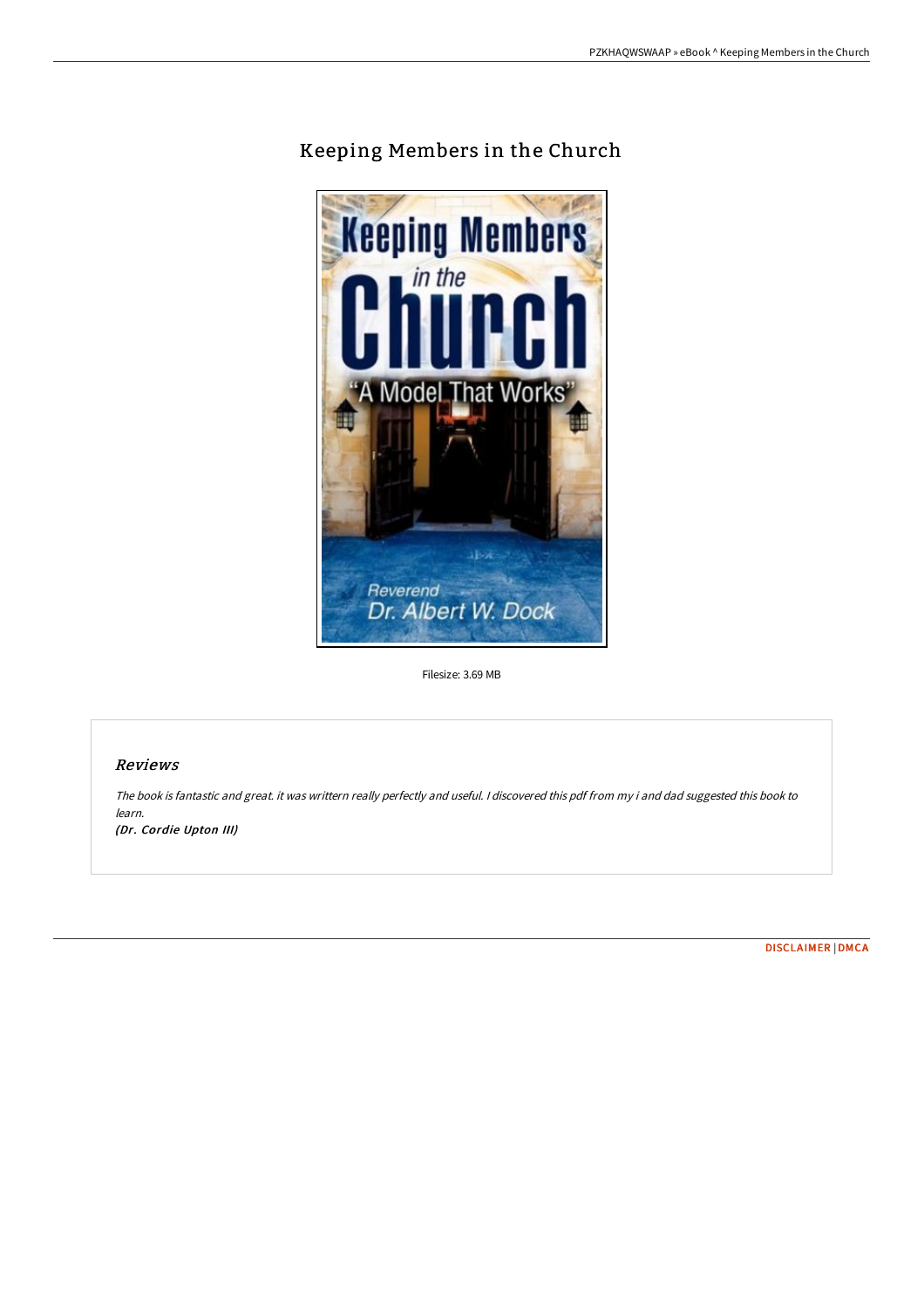# KEEPING MEMBERS IN THE CHURCH



**DOWNLOAD PDF** 

Xulon Press, United States, 2008. Paperback. Book Condition: New. 203 x 127 mm. Language: English . Brand New Book \*\*\*\*\* Print on Demand \*\*\*\*\*.From his pen, the Reverend Dr. A. W. Dock has provided us with a comprehensive study of attrition, assimilation and the retention of new members within the church community. While this study was primarily confined to his own congregation, he has gathered data from pastors of other denominations and traditions in order to give creditability and expose the limits of his findings. This book will be helpful to both pastors and lay persons alike who are faced with the never-ending reality of attrition, assimilation and retention of new members. Reverend Dr. Clayton D. Furlow, Author A Theology of Preaching In the African America Context Philadelphia, PA Reverend Dr. Albert W. Dock has helped us to put the issues surrounding the retention of members on the front burner of ministry as we seek to slow down the revolving door syndrome. This book helps both ministers and church leaders understand how better to move new members into the mainstream of church life from membership to discipleship. Reverend Dr. J. Wendell Mapson, Pastor Monumental Baptist Church Philadelphia, PA Pastor Dock gives the reader strategies which were arrived at through careful gathering of data, and through meticulous evaluation and analysis of that data - so that the results presented to us are practical, believable, and doable. Reverend James T. Betts, Planter/Pastor Saint James Community Baptist Church Philadelphia, PA The Reverend Albert Wilson Dock has pastored Philadelphia s Berean Baptist Church since 1984. He has pastored previously in Georgia and South Carolina. He earned his undergraduate degree (magna cum laude) from Geneva College, Beaver Falls, PA/(Center for Urban Theological Studies), Philadelphia, PA., his Master of Divinity Degree and Doctor of Ministry Degree...

B Read [Keeping](http://bookera.tech/keeping-members-in-the-church-paperback.html) Members in the Church Online  $_{\rm PDF}$ [Download](http://bookera.tech/keeping-members-in-the-church-paperback.html) PDF Keeping Members in the Church